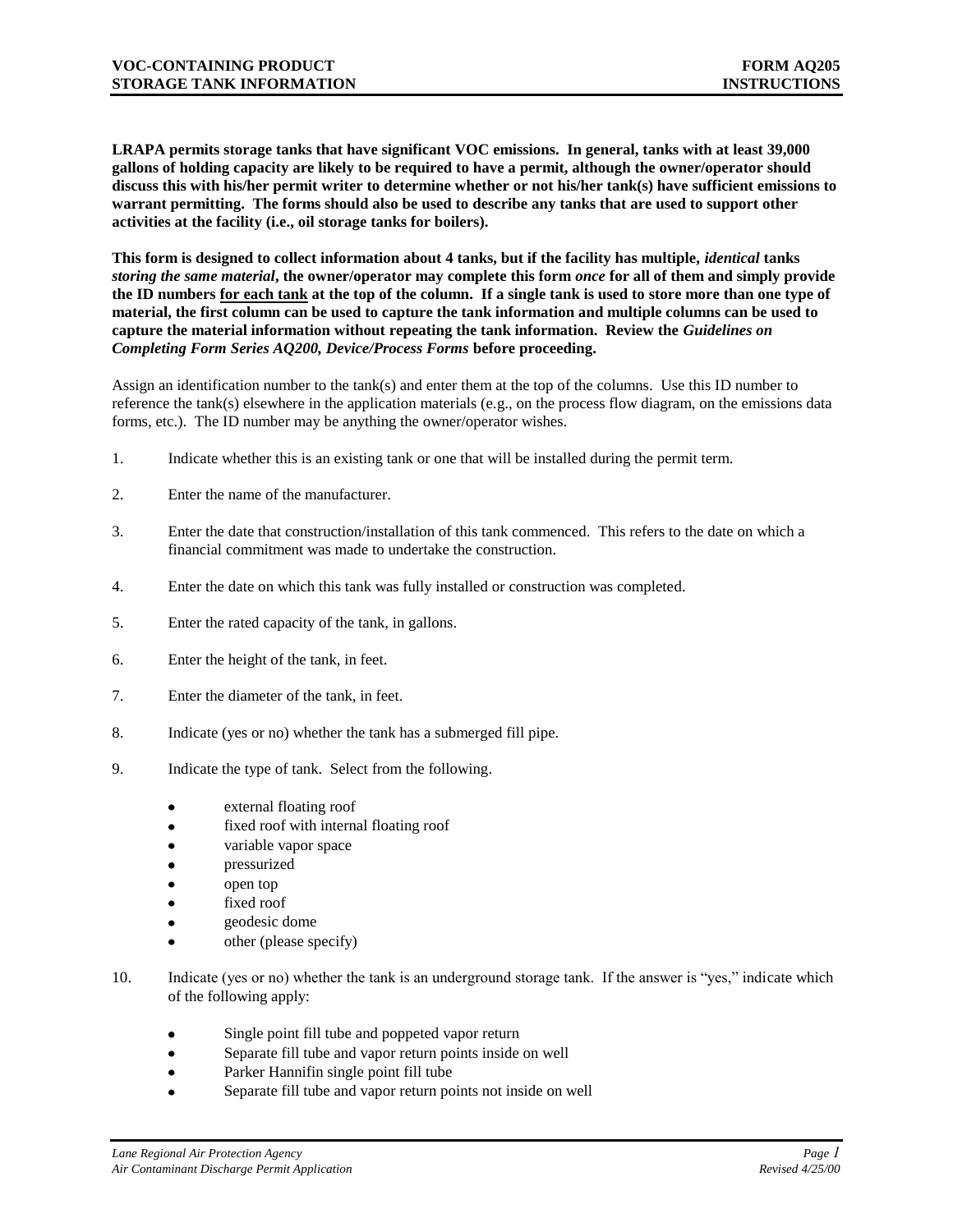- 11. Indicate (yes or no) whether the tank is an above ground storage tank. If the answer is "yes," provide the following information:
	- a. Pipe material
	- b. Pipe size
	- c. Indicate (yes or no) whether the piping continuously drains downward.
	- d. If the answer is "no," describe the condensate collection tank.
	- e. Isolation valves installed in piping (yes/no)
- 12. Pressure/vacuum relief valves.
	- a. Enter the pressure settings of the vents in pounds per square inch absolute.
	- b. Enter the months in which the relief valves are removed to prevent freezing.
- 13. Indicate (yes or no) whether the tank has a vent intended to conserve pressure. If the answer is "yes," specify at what pressure the vent is set, in pounds per square inch absolute.
- 14. Fixed roof tanks.
	- a. Enter the color of the roof.
	- b. Enter the color of the shell.
	- c. Enter the height (in feet) of the vapor space inside the tank, on an estimated annual average.
	- d. Indicate the shell condition of the tank and whether it is lined with gunite:
		- light rust  $\bullet$
		- dense rust
		- gunite lined
		- other (specify)  $\bullet$
- 15. Floating roof tanks.
	- a. Enter the type of construction of the tank (e.g., welded, riveted).
	- b. Enter the condition of the tank and whether it is lined with gunite:
		- light rust
		- dense rust
		- gunite lined
		- other (specify)
	- c. Enter the color of the tank.
	- d. Enter the type of deck on the tank.
		- welded
		- $\bullet$ bolted
- 16. For tanks with external floating roofs, indicate how the roof is sealed:
	- shoe mounted primary  $\bullet$
	- liquid primary with weather shield  $\bullet$
	- vapor primary, rim secondary  $\bullet$
	- liquid mounted primary  $\bullet$
	- vapor primary with weather shield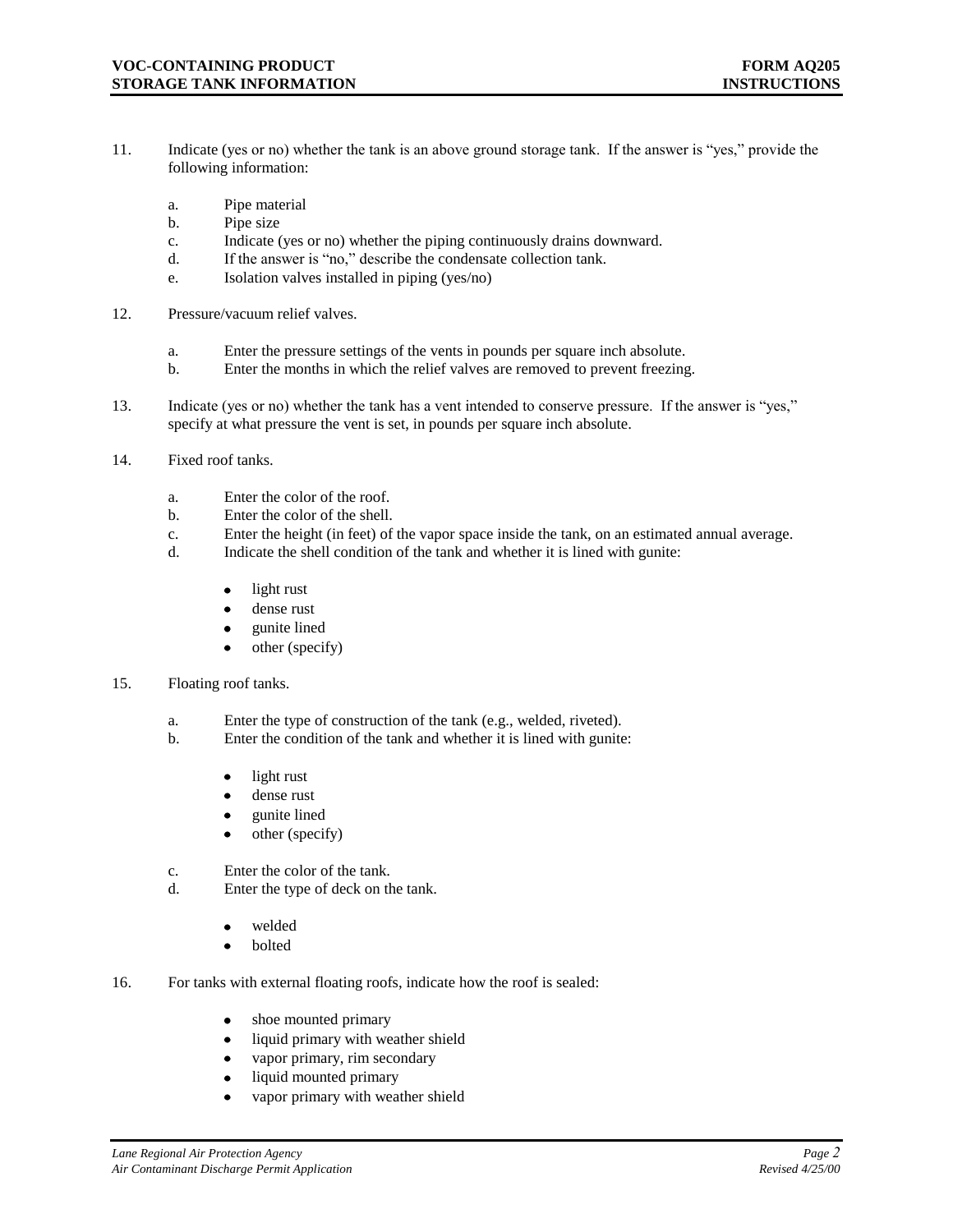- shoe primary, rim secondary  $\bullet$
- $\bullet$ vapor mounted primary
- shoe primary and secondary
- liquid primary, rim secondary  $\bullet$
- other (specify)
- 17. For tanks with internal floating roofs:
	- a. Enter how the roof is sealed.
		- liquid mounted primary  $\bullet$
		- liquid primary, rim secondary
		- vapor mounted primary
		- vapor primary, rim secondary
	- b. Enter the number of columns.
	- c. Enter the effective column diameter, in feet.
	- d. Enter the total length of the deck seam, in feet.
	- e. Indicate the number of *each* type of deck fitting the tank has.
- 18. Enter the maximum rate at which the tank can be filled, in gallons per hour.
- 19. Describe how submerged fill at the delivery truck out-loading is achieved.
- 20. Indicate (yes or no) whether the tank has a vapor recovery system. If yes, this is a control device that should be described under question 8 on Form AQ301, Control Device Description. The owner/operator should describe the vapor recovery system and assign it an identification number on that form.

#### **For guidance on completing the information requested below, refer to AP-42 Section 12.**

For each material stored, provide the following information.

- 21. The name and type of material stored (e.g., gasoline, etc.).
- 22. The anticipated normal annual throughput of this material, in gallons per year.
- 23. The normal number of turnovers per year.
- 24. The density of the material stored, in pounds per gallon.
- 25. The molecular weight of the material stored.
- 26. The average storage temperature, in degrees Fahrenheit.
- 27. The vapor pressure of the material stored, in pounds per square inch absolute, at the average stored temperature and pressure (NTP).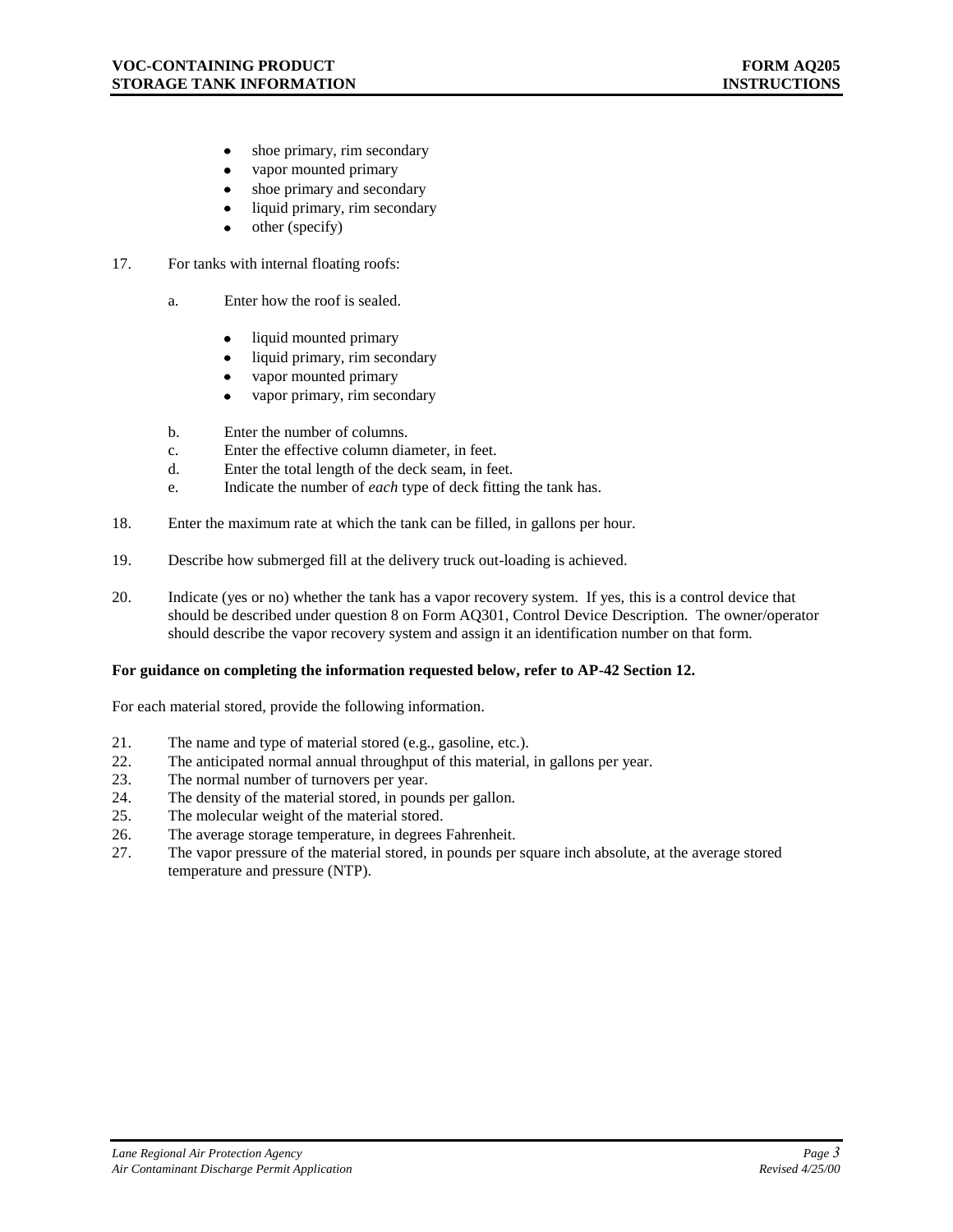#### **VOC –CONTAINING PRODUCT FORM AQ205 STORAGE TANK INFORMATION ANSWER SHEET**

Facility Name: <u>Name: Permit Number:</u> Permit Number:

# **Tank Information:**

|     |                                                                | <b>Tank Identification Number</b> |  |  |  |
|-----|----------------------------------------------------------------|-----------------------------------|--|--|--|
|     |                                                                |                                   |  |  |  |
| 1.  | Existing or future?                                            |                                   |  |  |  |
| 2.  | Manufacturer                                                   |                                   |  |  |  |
| 3.  | Date construction commenced<br>(month/year)                    |                                   |  |  |  |
| 4.  | Date installed (month/year)                                    |                                   |  |  |  |
| 5.  | Rated capacity (gallons)                                       |                                   |  |  |  |
| 6.  | Height (feet)                                                  |                                   |  |  |  |
| 7.  | Diameter (feet)                                                |                                   |  |  |  |
| 8.  | Submerged fill pipe? (yes or no)                               |                                   |  |  |  |
| 9.  | Type of tank (see instructions)                                |                                   |  |  |  |
| 10. | Underground? (yes or no)                                       |                                   |  |  |  |
|     | Underground tank fill type (see<br>instructions)               |                                   |  |  |  |
| 11. | Above ground? (yes or no)                                      |                                   |  |  |  |
| a.  | Pipe material                                                  |                                   |  |  |  |
| b.  | Pipe size                                                      |                                   |  |  |  |
| c.  | Piping continuously drains<br>downward? (yes or no)            |                                   |  |  |  |
| d.  | Description of condensate collection<br>tank.                  |                                   |  |  |  |
| e.  | Isolation valves? (yes or no)                                  |                                   |  |  |  |
| 12. | Pressure/vacuum relief valves                                  |                                   |  |  |  |
| a.  | vent pressure settings (psia)                                  |                                   |  |  |  |
| b.  | months                                                         |                                   |  |  |  |
| 13. | Pressure conservation vent? (yes or<br>no) If yes, enter psia. |                                   |  |  |  |
| 14. | Fixed roof tank? (yes or no)                                   |                                   |  |  |  |
| a.  | roof color                                                     |                                   |  |  |  |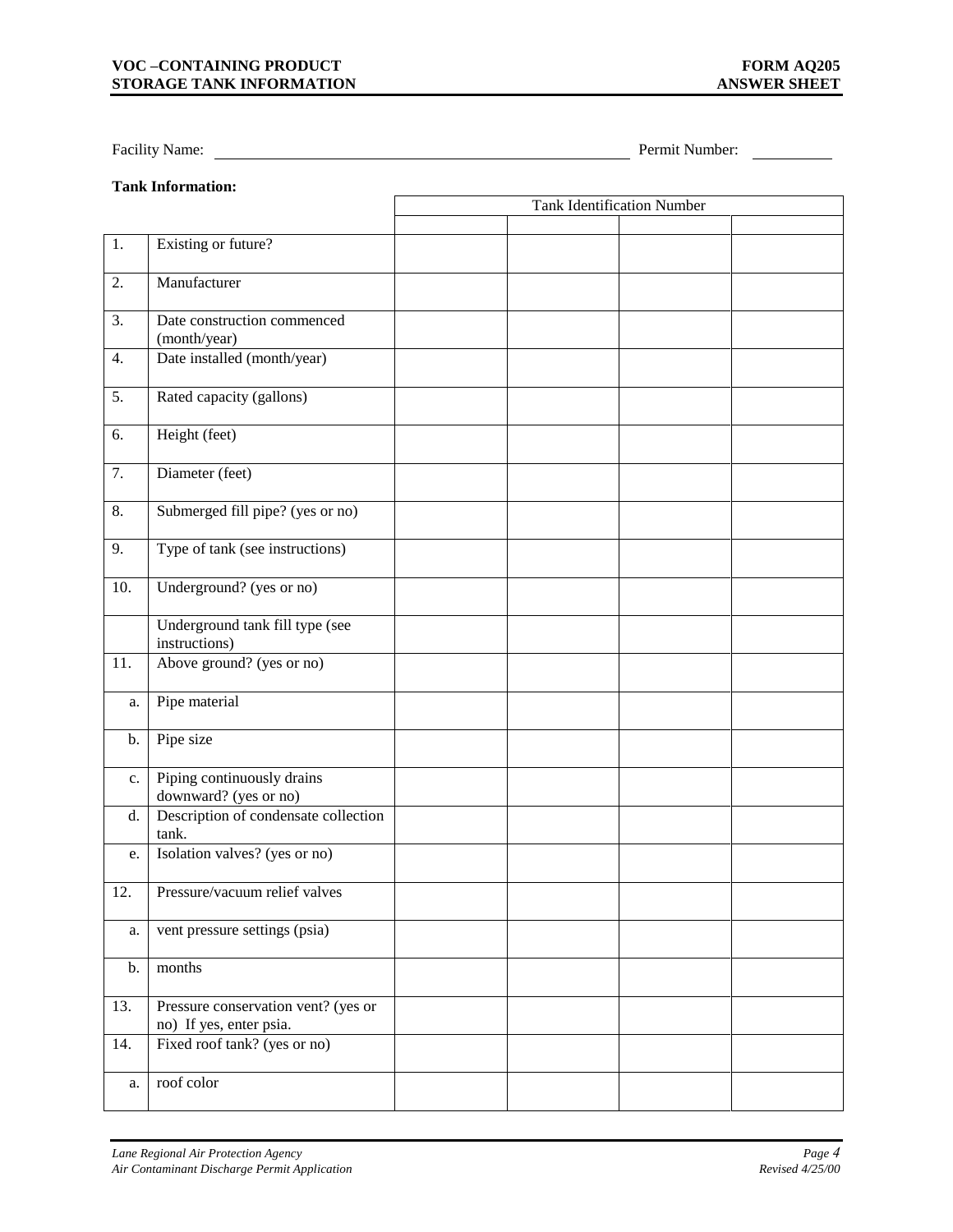## **VOC –CONTAINING PRODUCT FORM AQ205**<br>**FORM AQ205**<br>**EXPLORAGE TANK INFORMATION STORAGE TANK INFORMATION**

|       |                                                    | <b>Tank Identification Number</b> |  |  |  |
|-------|----------------------------------------------------|-----------------------------------|--|--|--|
|       |                                                    |                                   |  |  |  |
| b.    | shell color                                        |                                   |  |  |  |
| c.    | vapor space height (feet)                          |                                   |  |  |  |
| d.    | shell condition                                    |                                   |  |  |  |
| 15.   | Floating roof tank? (yes or no)                    |                                   |  |  |  |
| a.    | type of construction                               |                                   |  |  |  |
| b.    | condition                                          |                                   |  |  |  |
| c.    | tank color                                         |                                   |  |  |  |
| d.    | deck type                                          |                                   |  |  |  |
| 16.   | External floating roof tank seal type              |                                   |  |  |  |
| 17.   | Internal floating roof tanks                       |                                   |  |  |  |
| a.    | seal type                                          |                                   |  |  |  |
| b.    | number of columns                                  |                                   |  |  |  |
| c.    | effective column diameter (feet)                   |                                   |  |  |  |
| d.    | total deck seam length (feet)                      |                                   |  |  |  |
| e.i   | deck fitting types - access hatch                  |                                   |  |  |  |
|       | bolted cover, gasketed<br>(1)                      |                                   |  |  |  |
|       | unbolted cover, gasketed<br>(2)                    |                                   |  |  |  |
|       | (3)<br>unbolted cover, ungasketed                  |                                   |  |  |  |
| e.ii  | deck fitting types - automatic gauge<br>float well |                                   |  |  |  |
|       | bolted cover, gasketed<br>(1)                      |                                   |  |  |  |
|       | unbolted cover, gasketed<br>(2)                    |                                   |  |  |  |
|       | unbolted cover, ungasketed<br>(3)                  |                                   |  |  |  |
| e.iii | deck fitting types - column well                   |                                   |  |  |  |
|       | built-up column, sliding<br>(1)<br>cover, gasketed |                                   |  |  |  |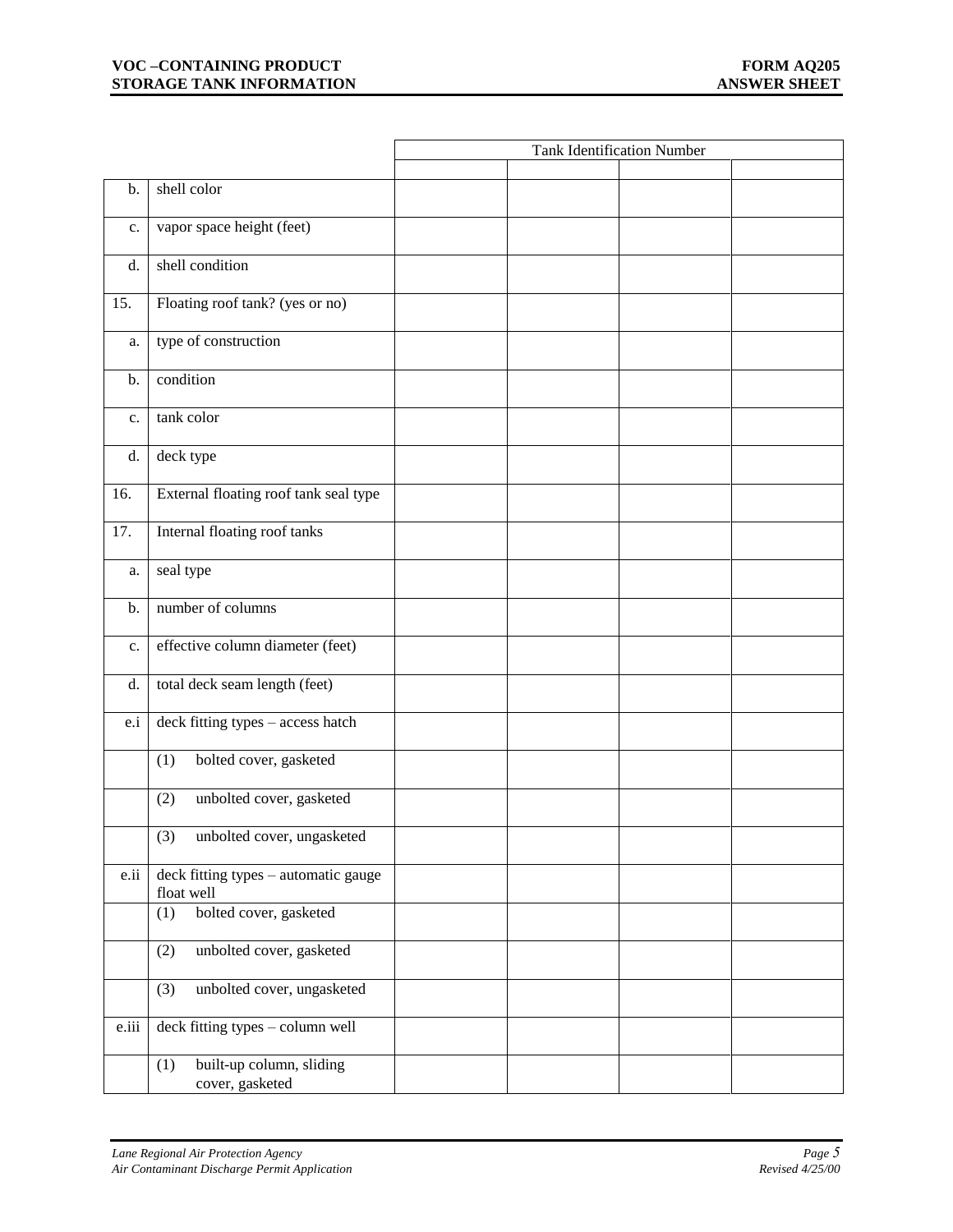## **VOC –CONTAINING PRODUCT FORM AQ205**<br>**FORM AQ205**<br>**EXPLORAGE TANK INFORMATION STORAGE TANK INFORMATION**

|         |                                                        | <b>Tank Identification Number</b> |  |  |  |
|---------|--------------------------------------------------------|-----------------------------------|--|--|--|
|         |                                                        |                                   |  |  |  |
|         | built up column, sliding cover,<br>(2)<br>ungasketed   |                                   |  |  |  |
|         | pipe column, flexible fabric<br>(3)<br>sleeve seal     |                                   |  |  |  |
|         | pipe column, sliding cover,<br>(4)<br>gasketed         |                                   |  |  |  |
|         | pipe column, sliding cover,<br>(5)<br>ungasketed       |                                   |  |  |  |
| $e$ .iv | deck fitting types - ladder well                       |                                   |  |  |  |
|         | sliding cover, gasketed<br>(1)                         |                                   |  |  |  |
|         | (2)<br>sliding cover, ungasketed                       |                                   |  |  |  |
| e.v     | deck fitting types – sample well or<br>pipe            |                                   |  |  |  |
|         | slotted pipe, sliding cover,<br>(1)<br>gasket          |                                   |  |  |  |
|         | slotted pipe, sliding cover,<br>(2)<br>ungasketed      |                                   |  |  |  |
|         | sample well, slit fabric seal,<br>(3)<br>10% open area |                                   |  |  |  |
|         | stub drain, 1-inch diameter<br>(4)                     |                                   |  |  |  |
| e.vi    | deck fitting types - roof leg or<br>hanger well        |                                   |  |  |  |
|         | adjustable<br>(1)                                      |                                   |  |  |  |
|         | fix<br>(2)                                             |                                   |  |  |  |
| e.vii   | deck fitting types - vacuum breaker                    |                                   |  |  |  |
|         | weighted mechanical<br>(1)<br>actuation, gasketed      |                                   |  |  |  |
|         | weighted mechanical<br>(2)<br>actuation, ungasketed    |                                   |  |  |  |
| 18.     | Maximum liquid loading rate<br>(gallons/hour)          |                                   |  |  |  |
| 19.     | Description of submerged fill out-<br>loading          |                                   |  |  |  |
| 20.     | Vapor recovery system? (yes or no)                     |                                   |  |  |  |
|         | <b>Material Stored:</b>                                |                                   |  |  |  |
| 21.     | Name/type of material stored in the<br>tank            |                                   |  |  |  |
| 22.     | Maximum projected throughput<br>(gallons/year)         |                                   |  |  |  |
| 23.     | Maximum projected turnovers per<br>year                |                                   |  |  |  |